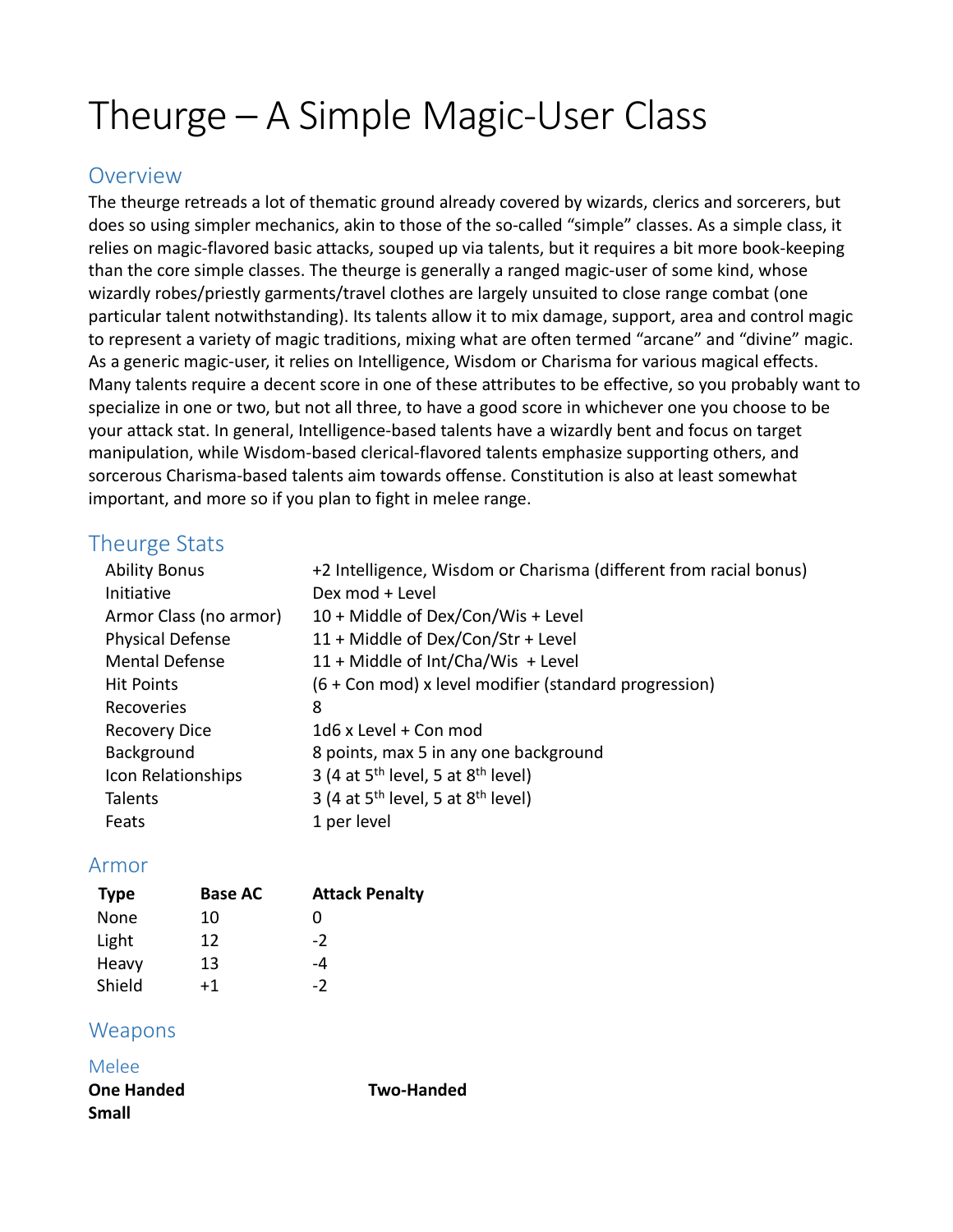1d4 dagger, rod, *magic* 1d6 club, staff **Light or Simple** 1d6 (-2 atk) handaxe, rapier 1d8 (-2 atk) spear **Heavy or Martial** 1d8 (-3 atk) longsword, warhammer 1d10 (-4 atk) greataxe, greatsword

### Ranged

| <b>Thrown</b>               | <b>Crossbow</b>                                  | <b>Bow</b>              |
|-----------------------------|--------------------------------------------------|-------------------------|
| Small                       |                                                  |                         |
| 1d4 dagger                  | 1d4 (-2atk) hand crossbow                        |                         |
| <b>Light or Simple</b>      |                                                  |                         |
| 1d6 $(-2$ atk) javelin, axe | 1d6 $(-2$ atk) light crossbow                    | 1d6 $(-2$ atk) shortbow |
| <b>Heavy or Martial</b>     |                                                  |                         |
| 1d8 magic                   | 1d8 (-3 atk) heavy crossbow 1d8 (-3 atk) longbow |                         |

# Basic Attacks

## Melee attack

**At-Will Target:** One enemy **Attack:** Strength + Level vs. AC **Hit:** WEAPON + Strength damage **Miss:** —

# Magic Melee attack

#### **At-Will**

**Target:** One enemy **Attack:** Intelligence, Wisdom or Charisma + Level vs. PD (usually) **Hit:** MAGIC + Intelligence, Wisdom or Charisma damage of a magic type you have access to **Miss:** —

# Ranged attack

**At-Will Target:** One enemy **Attack:** Dexterity + Level vs. AC **Hit:** WEAPON + Dexterity damage **Miss:** —

# Magic Ranged attack

**At-Will Target:** One enemy **Attack:** Intelligence, Wisdom or Charisma + Level vs. PD (usually) **Hit:** MAGIC + Intelligence, Wisdom or Charisma damage of a magic type you have access to **Miss:** Damage equal to your level

# Class Features

# Basic Magic

Your main attacks are your *magic* basic attacks. These count as basic attacks for the purpose of things like making opportunity attacks (or a commander or bard's granting you extra basic attacks), and unlike a ranged spell you can use your magic ranged attack to target an enemy engaged with you without provoking an opportunity attack from it (exactly like any basic ranged attack). You still provoke from any other enemy engaged with you, however. In addition, you can't use your *magic*-based basic attacks while you are *hampered*.

Your talents modify your *magic* basic attacks, and are designed so that you can apply multiple such talents to the same basic attack at once. You gain all of the talent's benefits for that attack, and penalties and bonuses to e.g. damage die size stack as you'd expect. So an attack benefitting from both *Arcane/Ungodly Might* and *Mass Enchantment* would increase the damage die size by a single stage, for example.

**Adventure Feat:** You can target far away enemies with your basic *magic* ranged attack, at a -2 penalty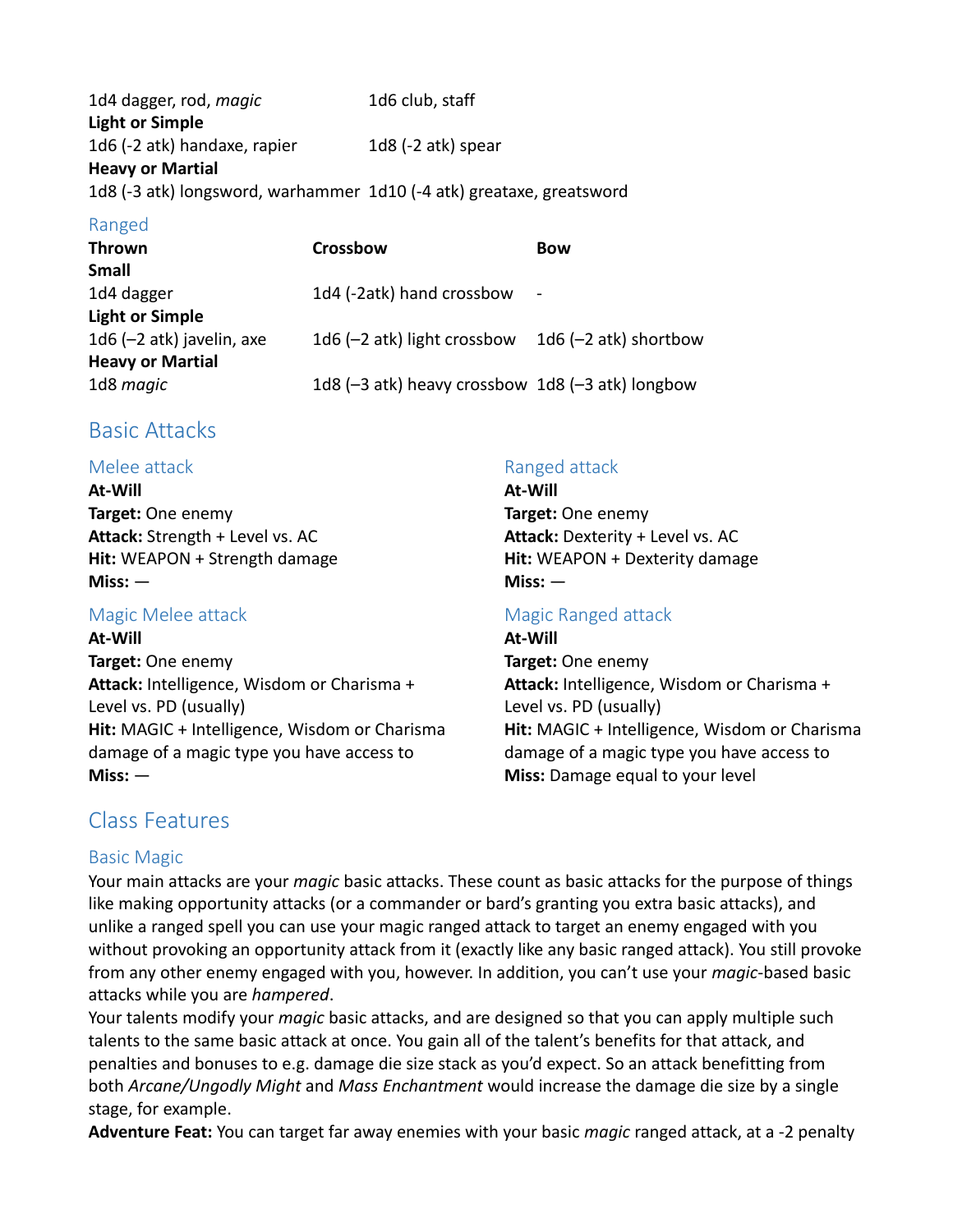#### to the attack roll.

### Choice of Elements

Choose **two** types of damage for your attacks: *acid, cold, fire, force, holy, lightning, negative energy, poison, psychic* and *thunder*. You can deal damage of either of these types with your *magic* basic attacks, which normally target PD. *Psychic* is a little special: your basic attacks dealing psychic damage target MD instead of PD, but also deal slightly less damage: you do not add your Intelligence, Wisdom or Charisma modifier to damage when attacking MD. This is to account for the fact that MD is usually the easiest defense to hit, and it roughly balances out in terms of your average damage. Feel free to target MD with any other damage type you feel is appropriate for your character, but if you do you suffer the same penalty to damage.

**Adventurer feat:** you can pick a number of additional types from the list equal to your level, up to the entire list (and yes, when you next advance in level after picking this feat you can make a new choice, and so on). Feel free to roll randomly to determine the damage type of your attacks if you feel like it, but you don't have to.

#### Source of Magic

The source of your magic can be arcane, divine, or even both (or perhaps neither). You can choose to use either arcane or divine implements and gain their bonuses to attack and damage; if your story mixes these two types of magic, perhaps you can use both. In any case, their bonuses apply to all of your *magic* basic attacks and to any spell you borrow from other classes via your talents. Eventually you would be able to do so anyway with staves, but if you prefer the aesthetics of some other implement, go along with your imagination. It won't hurt a thing.

You must, however, choose the ability score you use to make your *magic* basic attacks. Your choice is between Intelligence, Wisdom and Charisma (which, you'll notice, are the same ability scores this class can give a bonus to). Intelligence improves talents that let you attack multiple targets or otherwise hinder them, Wisdom talents that let you heal or aid your allies, and Charisma works best alongside talents that improve your damage. Wisdom is likely to contribute to your AC, as well.

### Ritual Caster

You are a ritual caster, but since you (mostly) lack the structure of spells or prayers, your attempts at ritual magic must cost a difference resource. If you take a talent that lets you borrow spells from another class you can expend those, as usual. Most of the time that won't be the case, however. In those instances, one of your recoveries is likely to be a sufficient sacrifice to perform a lasting magical work of some kind. (See core rulebook page 192 for more on rituals). Should your skill check fail while performing the ritual, giving up a second recovery might let you fail forward and succeed (if that is the direction your GM wants to take the story). More potent rituals may require the expenditure of gold or magic items or unique resources for extraordinary effects, as usual.

# **Talents**

Pick three of the following talents. You get an extra talent at 5<sup>th</sup> level, and another at 8<sup>th</sup> level.

### Arcane/Ungodly Might

A number of times per battle equal to your Charisma modifier (minimum 1), you can increase the damage die size for your *magic* basic attacks by two sizes (usually d8 to d12, or d4 to d8 for melee). **Adventurer Feat:** you gain an extra use of this talent per battle.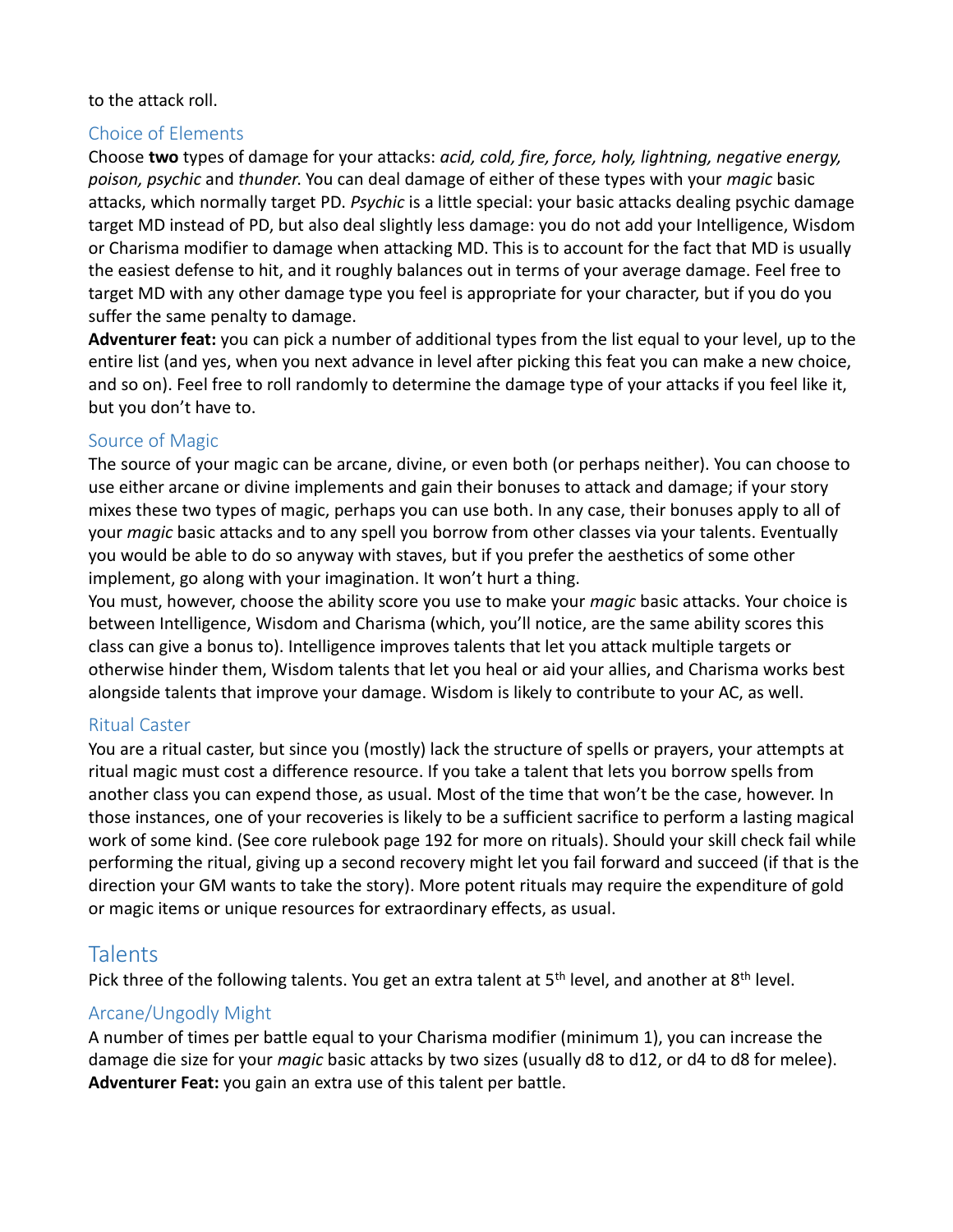# Clerical Training

Choose one quick action spell from the Cleric's list. You can cast this spell at your level (or one level below) as if you were a Cleric. You can change the spell(s) you know during a full heal-up. **Adventurer Feat:** Once per day you can cast Turn Undead as if you were a Cleric.

**Champion Feat:** You gain a 2nd Cleric spell, but this one must be two levels lower than your level. Epic Feat: You gain a 3<sup>rd</sup> Cleric spell, this one at your level, and you can place any cleric spell in it.

## **Conjurer**

You can use a standard action to summon a spirit or elemental next to you instead of attacking. This action provokes opportunity attacks and can't be used while hampered, like a ranged spell would. Describe your summon in any way that makes sense for your particular character. You can only have one such summon active at a time. The summon dissipates harmlessly after it attacks, if it is hit by an attack or at the end of the battle, whichever comes first.

The summon counts as your ally, but can't be healed. It uses your actions, and generally moves alongside you to stay next to its conjurer if you move. As a quick action you might be able to order the spirit to move and attempt to accomplish something other than attacking, but it probably requires a skill check to do so. If it is attacked, it uses your defenses, and is destroyed in a single hit (it still took one for the team, so it wasn't completely useless).

As an interrupt action, you can have your summon intercept a foe moving to engage you, stopping its movement before attacking it with your most damaging *magic* attack (it doesn't provoke opportunity attacks with it, it just dissipates after attacking). Alternatively, as a quick action on your turn you can have your summon attack a nearby enemy instead. You can apply your other talents to the summon's attack, as if you were attacking yourself.

This talent is useful mainly to keep foes off you, but can sometimes burn a turn where otherwise you would not be able to attack. Oh, and conjuring your summon outside of battle, to e.g. have it "scout" a corridor full of traps costs you a recovery (don't complain, you still get to trigger the traps from a safe distance). You can conjure it for free in battle, but it is not meant to let you trivialize exploration challenges.

**Adventurer Feat:** when your summon is destroyed (whether because it attacked or was hit) it deals your highest modifier damage of a type that makes sense for it to its attacker or target.

**Champion Feat:** once per battle, when your summon hits a target with a natural even hit it can either make it stuck (save ends) or deal ongoing damage equal to your highest ability score modifier (champion: x2, epic: x3) to it.

**Epic Feat:** once per battle your summon can reroll its attack.

# Disruptive Casting

A number of times per day equal to your Intelligence modifier, declare you are using this talent before attacking a target. If you are attacking multiple targets with a single action, you can burn multiple uses of this talent at once, one per target. If your attack(s) hit, the target either becomes dazed (save ends) or pops free from engagement and loses its move action, as it is pushed back if it makes sense for its size and your attack.

**Adventurer Feat:** you can use this talent once per battle, in addition to your uses per full heal-up.

**Champion Feat:** on a natural 16+, the target becomes weakened and vulnerable (save ends) instead of dazed.

**Epic Feat:** once per day on a natural even roll, the target instead becomes stunned or confused (save ends), your choice which, instead or weakened and vulnerable.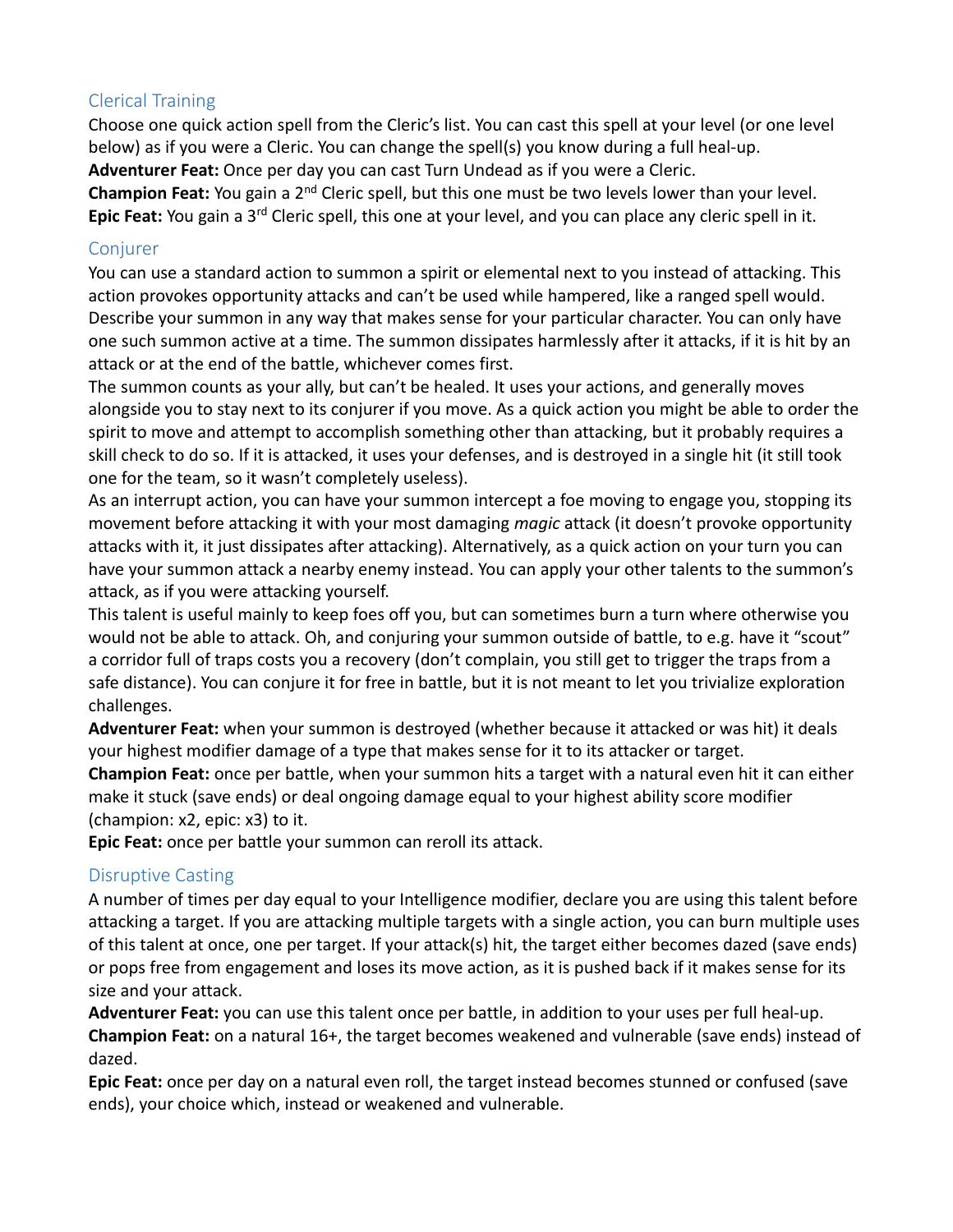# Gemmartia

A number of times per full heal-up equal to your Charisma modifier, you can as a free action add 1d4 bonus to one of your attack rolls. Yes, this is supposed to be used after you rolled, to hopefully let you turn that miss into a hit. You can only add one 1d4 per attack (so up to once per target, if you are using this in conjunction with *Mass Enchantment*), and you can't use this talent on a fumble (nat. 1). **Adventure Feat:** If the attack still misses, deal half damage with it.

**Champion Feat:** If the attack still misses, also regain the use of this talent you just spent. **Epic Feat:** Increase the bonus to +1d6.

#### Mass Enchantment

A number of times per full heal-up equal to your Intelligence modifier (minimum 1) you may choose to target 1d3+1 targets with your *magic* basic attack. However, the size of the damage die for this attack drops by one, usually from d8 to d6. And yes, this implies that you normally can't use this talent for a *magic* melee attack. Unless you happen to be surrounded and have means to increase your *magic* melee attack damage die size, you're going to have to use your ranged attack for this, and hence would provoke from any engaged enemy that is not included among the targets.

**Adventurer Feat:** you can use this talent once per battle, in addition to your uses per full heal-up. **Champion Feat:** Once per battle, after rolling to determine the number of targets, you can add another target when you use this talent. Yes, you can target up to 5 foes if were lucky! **Epic Feat:** Once per battle, suffer no damage penalties when you use this talent.

## Oracle of Hypnos

Once per full heal up, your scrying or connection to the gods gives you a vision of the future. When you or one of your allies spends a 5 with an Icon, you can predict the upcoming complications and turn it into a (trouble-free) 6 instead.

Alternatively, you can ask the GM to make a blind normal save (11+) so that you do not see the result: on a success, the prophecy/vision you receive truthfully answers a question you ask of the GM that you could conceivably have scryed. On a failure, you may receive no answer, just gibberish, or possibly the GM might lie.

**Champion Feat:** You can use this talent twice per full heal up.

### Protective Casting

Once per encounter, as an interrupt action you may add a +2 bonus to your own or an ally's AC. This is intended to let you negate a hit, and we assume the GM will let you know whether the bonus would actually help or not. If it doesn't, feel free to reuse this talent later in the battle (but you still burned your interrupt action this round, sorry).

**Adventurer Feat:** The bonus applies to PD as well as AC.

**Champion Feat:** You may use this talent twice per encounter.

**Epic Feat:** Increase the bonus to +4.

### Sorcerous Heritage

Once per battle you can spend your standard action to *Gather Power* like a Sorcerer, gaining a chaotic benefit as normal. The next spell you cast or basic *magic* attack you make deals double damage, hit or miss. You also gain one sorcerer daily or recharge spell of your choice, which you can change after each full heal-up. Note that you are not limited to casting sorcerer spells after gathering power, your magical flexibility lets you cast any spell you may know, but the benefits are still restricted to damage only. Also, since sorcerer spells use Charisma as their attack stat, you might want to avoid this talent unless you have a decent score in that attribute (or plan to borrow a non-attack spell).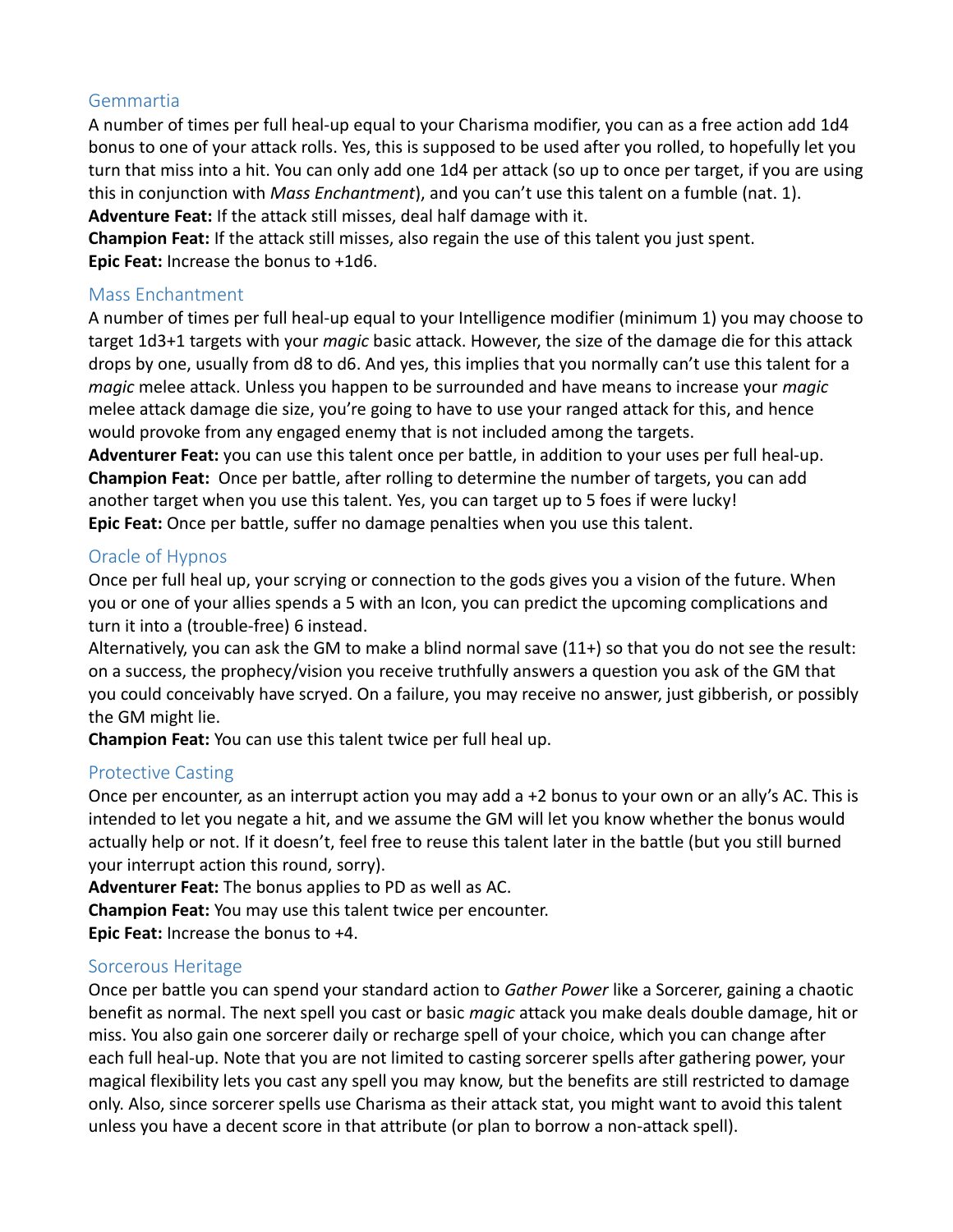**Adventurer Feat:** you gain an additional Icon relationship point with a sorcerous Icon associated with your magical heritage, subject to the usual limits on relationships.

**Champion Feat:** gain a 2<sup>nd</sup> sorcerer daily or recharge spell of your choice.

**Epic Feat:** once per full heal-up you can gather power as a quick action.

# Supportive Casting

A number of times per full heal-up equal to your Wisdom modifier (minimum 1) you may allow an ally to reroll an attack or save roll as an interrupt action. (This implies that you can only use this once per round, unless you somehow manage to get access to multiple interrupt actions).

**Adventurer Feat:** The target also gains temporary HP equal to your level plus your Wisdom modifier temporary HP (Champion: +2x Wis; Epic: +3x Wis).

### Touch of Healing

Twice per battle as a quick action, you can let yourself or a nearby ally heal by spending a recovery. You can only use this talent once per round.

**Adventurer Feat:** add your Wisdom modifier to the healing provided by the recovery (2x champion, 3x epic).

**Champion Feat:** you can use this talent three times per battle.

**Epic Feat:** Once per day maximize the healing provided by the recovery (don't even roll it, assume all dice ended up on their maximum possible value).

## Wizardly Schooling

You gain the Wizard's Cantrip class feature, and you can cast Utility Spell once per full heal-up at your level.

**Adventurer Feat:** you gain a single spell slot at your level that you can use to prepare a Wizard daily spell. You can change this spell during a full heal-up. Note that Wizard spells use Intelligence for their attack roll, so you may want to avoid this feat if you have low Intelligence, or at least focus on nonattack spells instead.

**Champion Feat:** You gain a 2nd Wizard spell slot, two levels lower than your level.

**Epic Feat:** You gain a 3rd Wizard spell slot, this one at your level.

### War Caster

You do not suffer an attack penalty for attacking while in light armor, and your AC in no armor raises to 12. Phrase this as armor or magical shields, as you prefer. In addition, your basic *magic* melee attack damage die size increases by two stages, usually from d4 to d8, and deals your level damage on a miss. Phrase it as short-range magic or a big flaming weapon or however you like and makes sense for your character. However, your basic *magic* attacks damage (not attack) bonus is now based on your Constitution, instead of your Intelligence, Wisdom or Charisma. You'll need the HP to survive in melee. **Adventurer Feat:** your recovery dice are now d8s instead of d6s.

**Champion Feat:** your base HP increase from 6 to 7.

**Epic Feat:** gain a +1 bonus to all defenses.

# Multiclassing Considerations

The class should already allow you to build most types of spellcasters without multiclassing, but if you want to add more structured complexity to it, or perhaps mix it with a more melee-oriented class, here is how it works.

Firstly, we are not going to list a huge table of key modifiers. Your key modifier must include at least one of Intelligence, Wisdom or Charisma, and one attribute important to your other class. You have